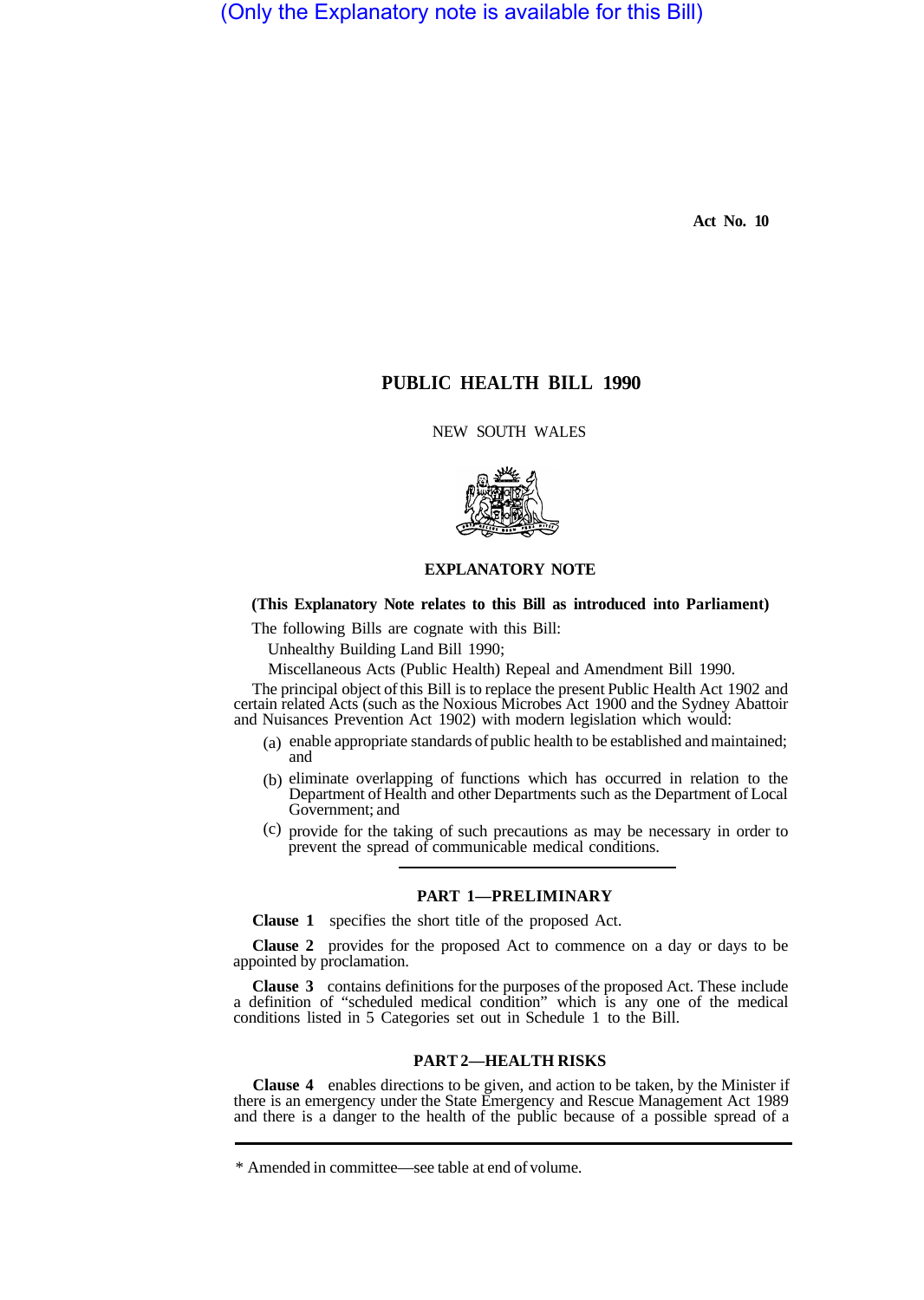| Public Health 1990 |  |
|--------------------|--|
|                    |  |

 $\overline{2}$ 

scheduled medical condition. The powers would be exercisable only by agreement with the Minister administering the State Emergency and Rescue Management Act 1989.

**Clause 5** enables the Minister, with the approval of the Premier, to give directions, and to take action, to reduce or remove a risk to public health arising otherwise than during an emergency under the State Emergency and Rescue Management Act 1989. These could include directions to isolate inhabitants of the area or to restrict access to the area

**Clause 6** provides for the disinfection or destruction of articles that are verminous or have been in contact with a person suffering from a scheduled medical condition.

**Clause 7** enables the Minister to restrict or prevent the use for drinking or domestic purposes of water that is polluted or liable to cause or spread a scheduled medical condition.

**Clause 8** enables the Governor to direct the closure of premises where people congregate if the Minister considers it to be necessary to do so in order to preserve the health of the public.

**Clause 9** enables the Minister to direct a public authority to take action to rectify any adverse consequences of an action of the authority that is likely to endanger the health of the public.

**Clause 10** enables the Minister to require a public authority to rectify a failure on its part to exercise a function if the failure constitutes a danger to the health of the public.

## **PART 3—SCHEDULED MEDICAL CONDITIONS**

## **Division 1—General precautions**

**Clause 11** penalises a person who suffers from any one of certain scheduled medical conditions and fails to take proper precautions against spreading the medical condition.

### **Division 2—Sexually transmissible medical conditions**

**Clause 12** requires a medical practitioner to give appropriate information (to be prescribed by regulations) to a patient whom the medical practitioner believes to be suffering from a sexually transmissible medical condition.

**Clause 13** creates offences in relation to sexual intercourse engaged in by a person suffering from a sexually transmissible medical condition.

## **Division 3—Notification and treatment of certain medical conditions**

**Clause 14** requires a medical practitioner to provide the Director-General Department of Health, with certain particulars relating to a patient believed to be suffering from certain scheduled medical conditions. In certain cases, the particulars are not to include the name or address of the patient.

**Clause 15** makes it an offence not to comply with a requirement under clause 14.

**Clause 16** requires that the Director-General be informed of the result of any serological or other test performed for the purpose of detecting certain medical conditions.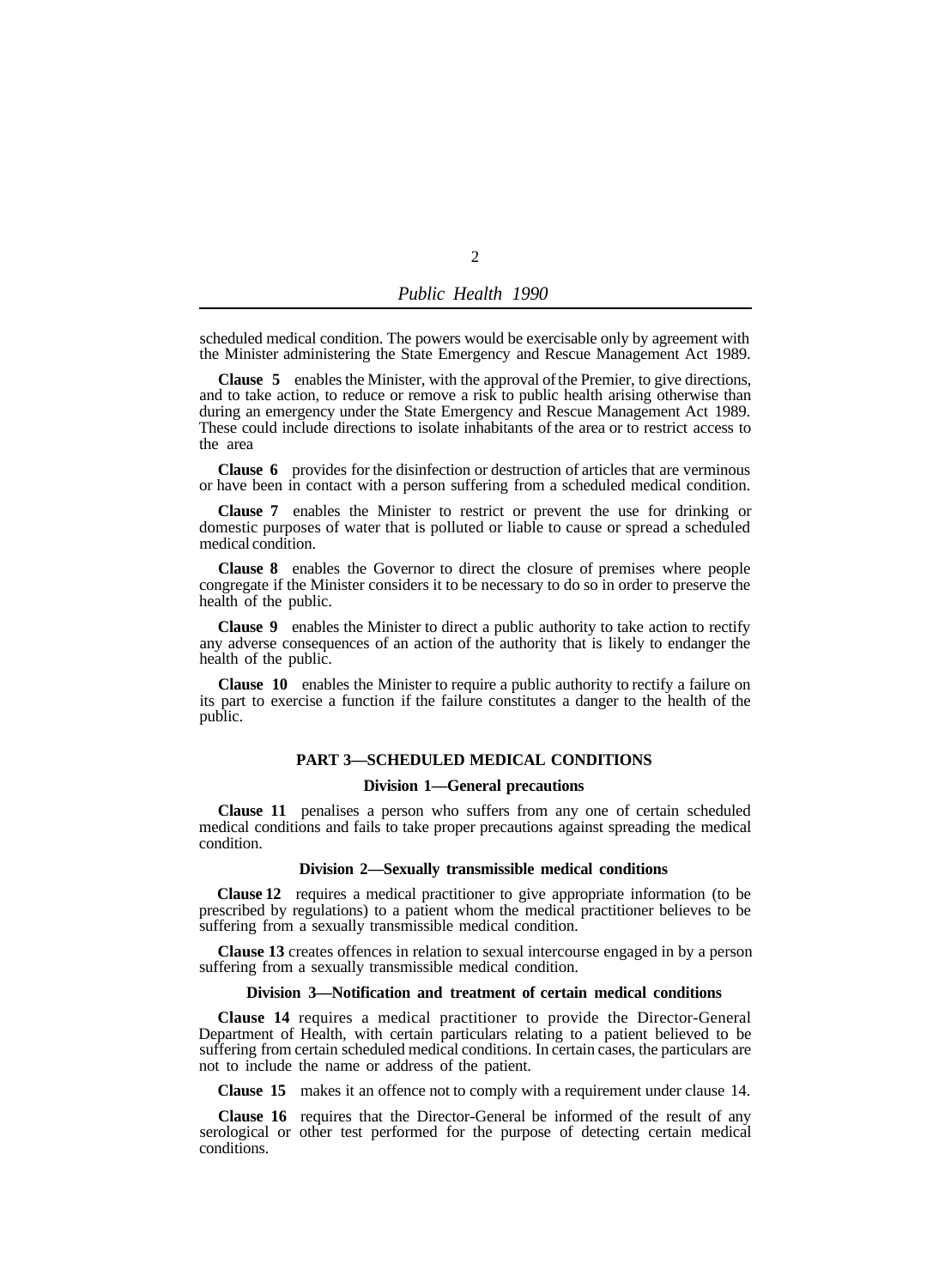#### *Public Health 1990*

## **Division 4—Category 5 medical condition**

**Clause 17** prohibits, with certain exceptions, the disclosure of the identity of a person who suffers from a Category 5 medical condition (AIDS and HIV).

**Clause 18** enables the District Court, on the application of the Director-General, to make an order authorising the service of a notice requiring a medical practitioner to disclose the name and address of a person who suffers from a Category 5 medical condition. The order may be made only if the Court is satisfied that identification is necessary in order to safeguard the health of the public.

**Clause 19** requires a medical practitioner to comply with the requirements of a notice authorised by the District Court as referred to in Clause 18.

#### **Division 5—Death from scheduled medical condition**

**Clause 20** requires the Principal Registrar of Births, Deaths and Marriages to notify the Director-General of registration of the death of a person apparently caused by a scheduled medical condition.

#### **Division 6—Public health orders—Categories 4 and 5**

**Clause 21** contains definitions for the purposes of the proposed Division. These include "authorised medical practitioner" who would be either the Chief Health officer in the Department or a medical practitioner authorised by the Director-General.

**Clause 22** enables the Director-General to require a person to undergo a medical examination if the Director-General reasonably believes that the person is suffering from a Category 4 or Category 5 medical condition.

**Clause 23** enables an authorised medical practitioner to make a "public health order'' in respect of a person if reasonably satisfied that the person is suffering from a Category 4 medical condition (Leprosy or Tuberculosis) or a Category 5 medical condition (AIDS or HIV). The order could make any one or more of a number of requirements, including a requirement that the person be detained (a "detention order") while undergoing treatment or to undergo detention at a specified place while the order is in force.

**Clause 24** provides for a public health order based on Category 5 (AIDS or HN) to cease having effect unless application is made to a Local Court for its confirmation within 3 business days after service on the person it would affect. Unless continued by the District Court (see clause 26) a confirmed public health order expires not later than 28 days after its original service.

**Clause 25** requires a Local Court to investigate an application made to it for confirmation of a public health order and either to confirm it (with or without variation) if satisfied its making was justified, or revoke it if not so satisfied.

**Clause 26** enables the District Court to continue a public health order if the necessary application is made before expiration of the order.

**Clause 27** provides for the inclusion in a detention order of conditions with respect to the security of the person subject to the order. It also provides that the person subject to a detention order could, for a special reason, be permitted to leave the place of detention, but only under the supervision of a person nominated by an authorised medical practitioner.

**Clause 28** makes it an offence to contravene a public health order.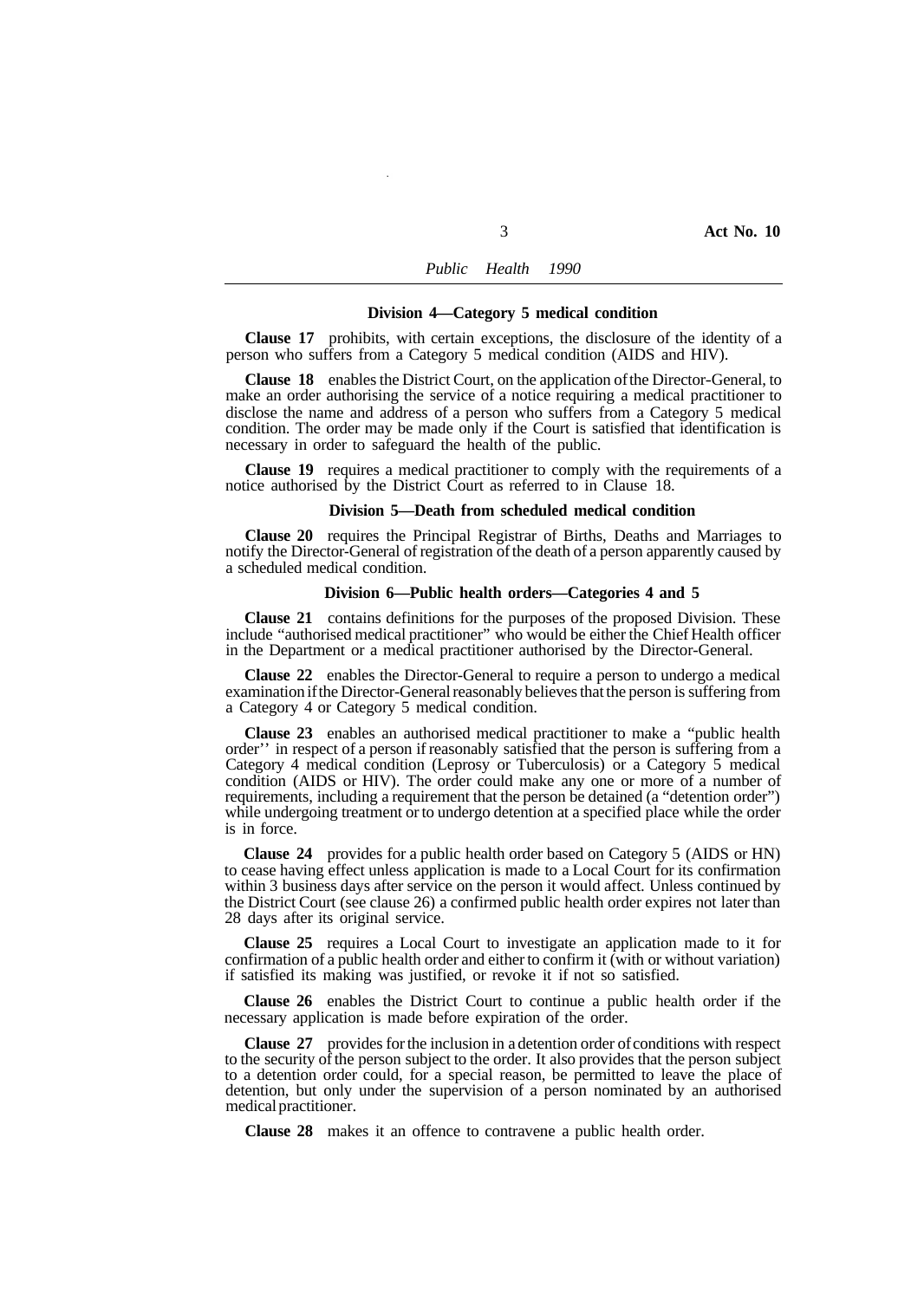| Public | Health | 1990 |
|--------|--------|------|
|        |        |      |

**Clause 29** provides for the apprehension, and for the detention, pending an inquiry under clause 30 by the appropriate Court, of a person who contravenes a public health order.

**Clause 30** enables the Court before which a person appears for contravention of a public health order to confirm or vary the order, caution the person or order that the person be discharged. The appropriate Court is the Local Court if the order was confirmed by a Local Court and has not been continued by the District Court. In other cases, the appropriate Court is the District Court.

**Clause 31** would enable an authorised medical practitioner to revoke a public health order if satisfied that the person subject to the order is no longer endangering public health.

**Clause 32** restricts the making of a further public health order against a person who was the subject of a public health order that has been revoked or that the District Court has refused to continue.

**Clause 33** provides for the apprehension of a person who escapes from a place of detention while subject to a detention order.

**Clause 34** makes it an offence to release, without lawful authority, a person who is detained under a public health order.

**Clause 35** restricts the publication of matters relating to proceedings dealing with public health orders.

**Clause 36** authorises the inspection of his or her medical records by a person who is subject to a public health order.

## **Division 7—Procedural matters**

**Clause 37** requires proceedings for offences under Divisions 2 and 3 to be heard in the absence of the public.

**Clause 38** requires proceedings under Division 6 (Leprosy, T.B., AIDS and HIV) to be held in public unless there is an objection and the objection is upheld.

**Clause 39** enables a party to proceedings under Division 6 to be represented by a barrister or solicitor or, by leave of the Court, by any other person.

#### **Division 8—Appeals**

**Clause 40** provides for an appeal to the District Court against any action taken, or direction given, by the Minister in relation to public health risks.

**Clause 41** provides for an appeal to the District Court against the making of a public health order that is based on a Category 4 medical condition or on a Category 5 medical condition that has been confirmed by a Local Court.

**Clause 42** provides for an appeal to the Supreme Court, on a matter of law, from a decision of a Local Court confirming a public health order, from a decision of the District Court on an application for continuation of a public health order, and from a decision of the District Court on an appeal.

## **PART 4—MICROBIAL CONTROL**

**Clause 43** describes the purpose of proposed Part 4 as being to prevent or inhibit the growth on premises of micro-organisms liable to cause Legionnaires' disease and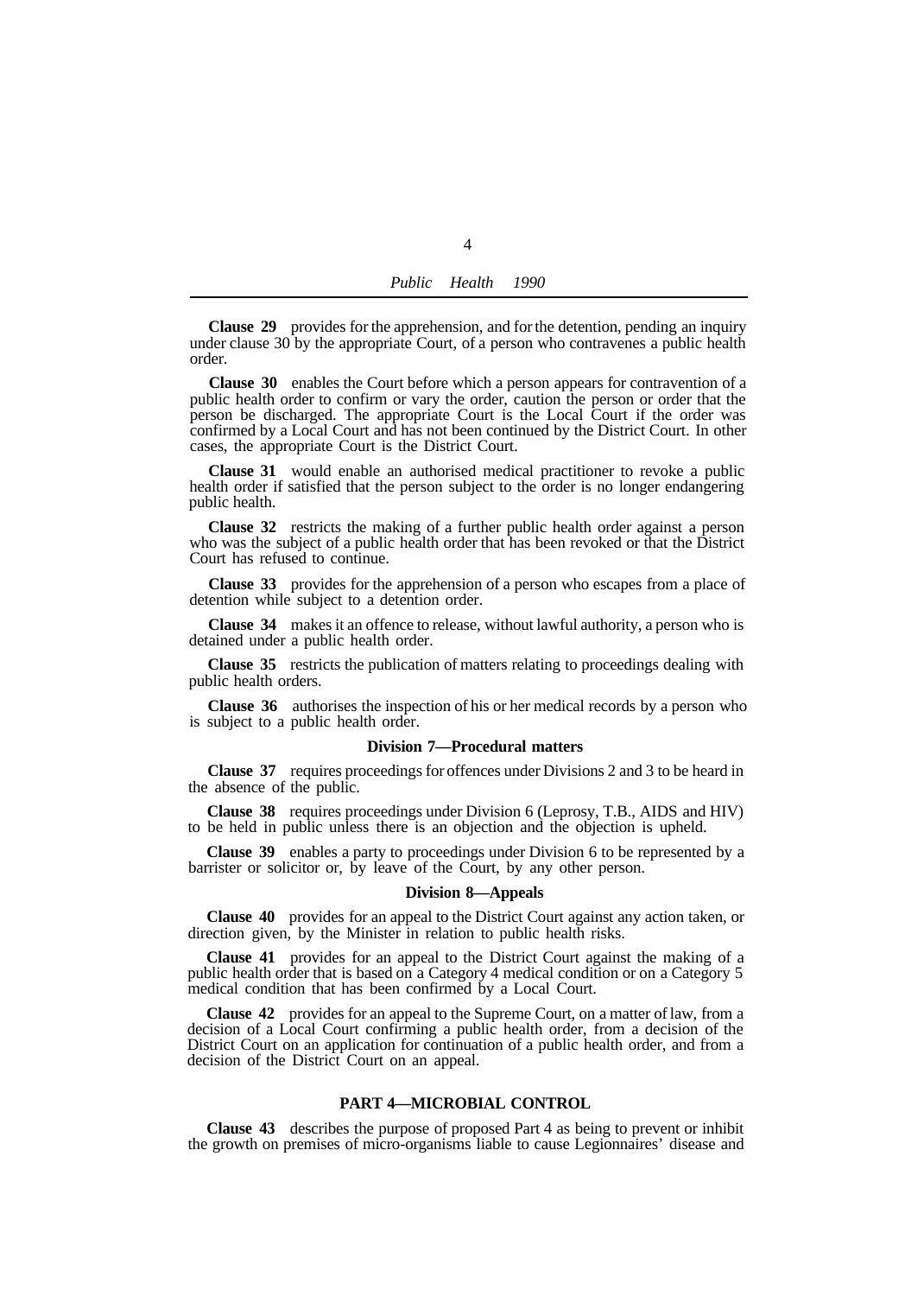other diseases and to do so by regulating the installation, operation and maintenance of systems used for heating or cooling water or air, or both, on the premises.

**Clause 44** contains definitions of expressions used in proposed Part 4. These include a definition of "regulated system" as a system to which that Part applies.

**Clause 45** requires a regulated system to be installed as required by the regulations.

**Clause 46** requires a regulated system to be operated and maintained as required by the regulations.

**Clause 47** confers on an authorised officer powers of entry and inspection to find out whether a regulated system has been installed, and is being operated and maintained, as required by the regulations.

**Clause 48** enables the Director-General or the local authority to serve on the occupier of premises a notice requiring the carrying out of specified maintenance of a regulated system installed cm the premises.

**Clause 49** enables the Director-General or a local authority to carry out work that is the subject of a direction referred to in clause 48 that has been ignored.

**Clause 50** enables proceedings for an offence under the proposed Part to be brought either before a Local Court or before the Supreme Court in its summary jurisdiction. The maximum penalty that could be imposed by a Local Court would be lower than that which could be imposed by the Supreme Court.

## **PART 5—MORTUARIES AND CREMATORIES**

**Clause 51** requires a local authority to withhold or withdraw registration of a mortuary unless the mortuary complies with the regulations to be made under the proposed Act and is conducted in accordance with the regulations.

**Clause 52** makes it an offence to conduct a crematory if its equipment is not the subject of an approval by the Minister.

## **PART 6—TOBACCO PRODUCTS**

#### **Division 1—Preliminary**

**Clause 53** contains definitions for the purposes of proposed Part 6.

### **Division 2—Tobacco products**

**Clause 54** prohibits the sale of tobacco that is not in a package.

**Clause 55** prohibits the packing of tobacco in a package that is not marked with the health warning set out in Schedule 2.

**Clause 56** prohibits the sale of tobacco in a package that is not marked with the health warning.

**Clause 57** prohibits the use of certain words on a package m which tobacco is packed or sold

## **Division 3—Juvenile smoking**

**Clause 58** defines "tobacco" for the. purposes of the proposed Division.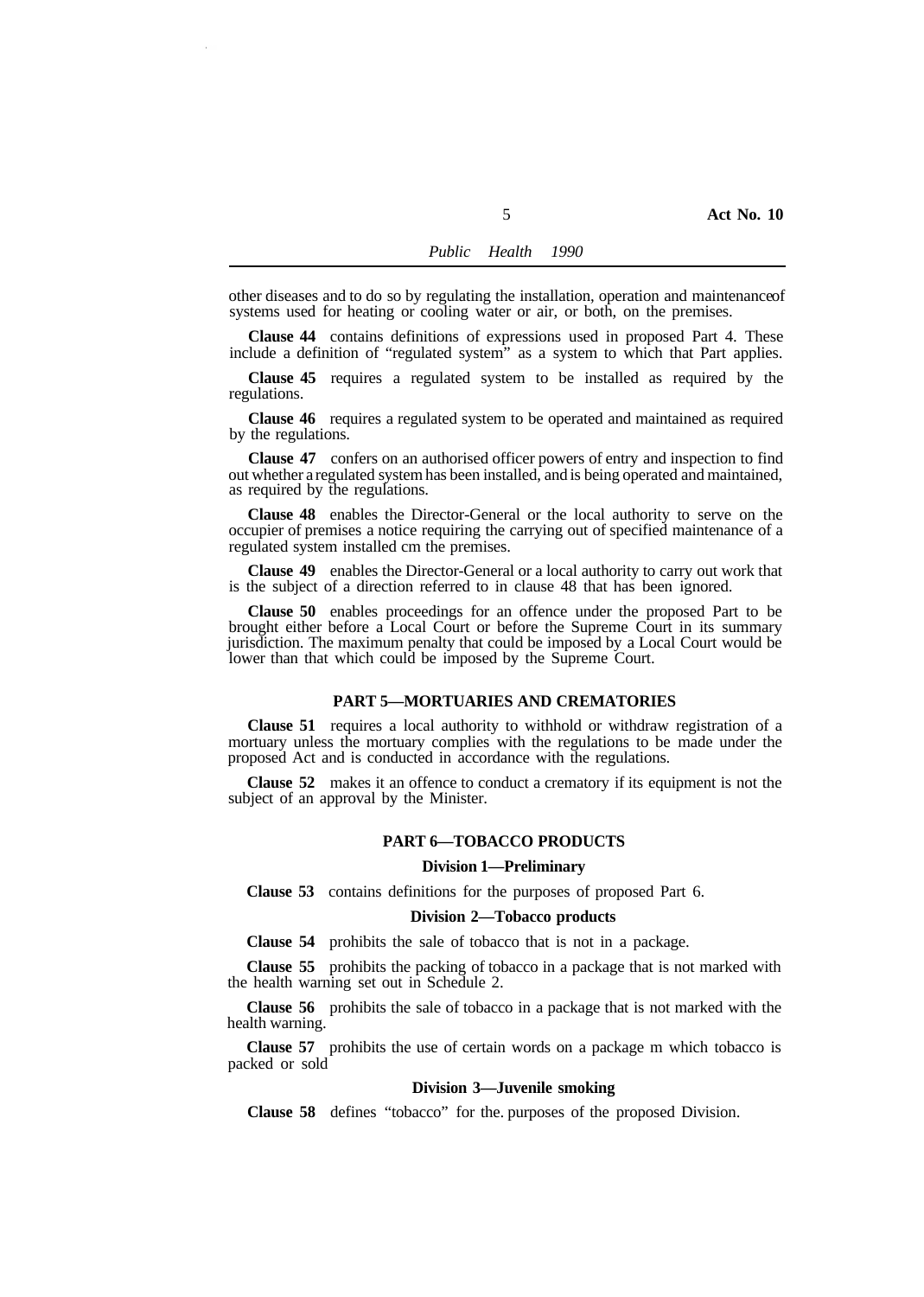**Clause 59** prohibits the sale of tobacco to a person who is under 16 years of age.

**Clause 60** requires that the Chief Commissioner for Business Franchise Licences (Tobacco) be notified of the conviction of a person for selling tobacco to a person who is under 16 years of age.

**Clause 61** provides for the making of regulations with respect to the exhibition of signs relating to proposed Division 3 at places where tobacco is sold.

#### **PART 7—ADMINISTRATION**

## **Division l—Medical officers of health**

**Clause 62** enables the Governor to nominate medical practitioners as medical officers of health.

**Clause 63** enables the Governor to create a medical district and nominate a specified medical practitioner as the medical officer of health for the district.

**Clause 64** enables a medical officer of health, or an officer of the Department. to inspect the registers kept under the Registration of Births, Deaths and Marriages Act 1973.

**Clause 65** enables a medical officer of health to enter and inspect any premises for the purpose of giving effect to the proposed Act.

**Clause 66** requires a medical officer of health to make certain reports.

**Clause 67** authorises a medical officer of health to exercise any of the functions of an environmental health officer employed by a local authority.

#### **Division 2—Notifications by hospitals**

**Clause 68** contains definitions for the purposes of the proposed Division. These include a definition of "notifiable disease" as a medical condition listed in Schedule 3 (cancer and medical conditions in Categories 2 and 3).

**Clause 69** requires the chief executive officer of a hospital to provide the Dircctor-General with information concerning persons suffering from a notifiable disease who arc, or have been, patients at the hospital.

## **Division 3—Inspections and inquiries**

**Clause 70** enables the Minister to inspect any records of a public authority that relate to public health.

**Clause 71** enables the Director-General to inquire into matters relating to the health of the public, and certain other matters.

## **PART 8—MISCELLANEOUS**

**Clause 72** sets out the conditions subject to which the powers of entry and inspection referred to in several provisions of the Bill may be exercised.

**Clause 73** provides for the issue of search warrants and sets out the circumstances in which a search warrant may be obtained.

**Clause 74** penalises obstruction of a person exercising, or attempting to exercise, a function under the proposed Act.